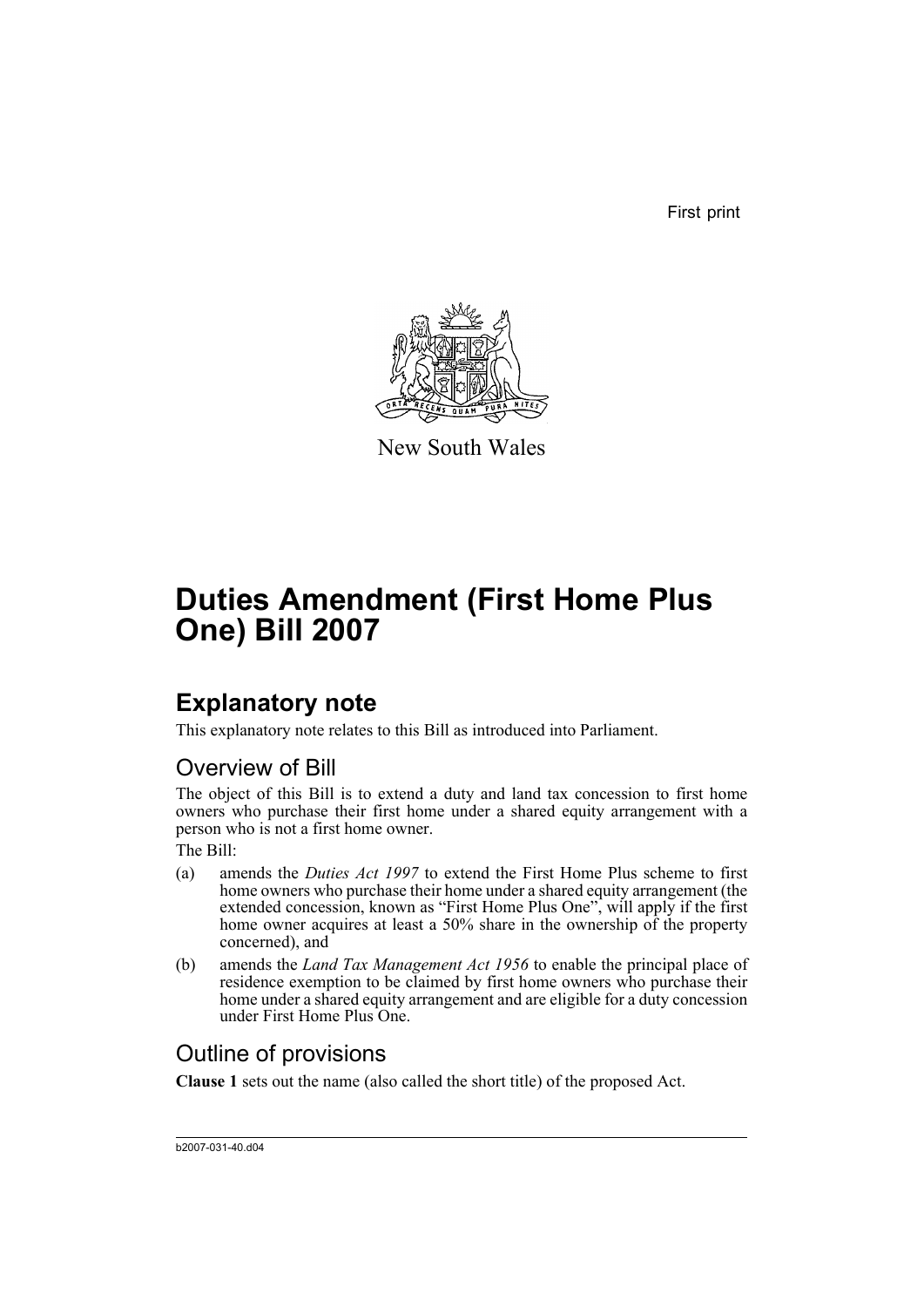Explanatory note

**Clause 2** provides for the commencement of the proposed Act on the date of assent.

**Clause 3** is a formal provision that gives effect to the amendments to the *Duties Act 1997* set out in Schedule 1.

**Clause 4** is a formal provision that gives effect to the amendments to the *Land Tax Management Act 1956* set out in Schedule 2.

**Clause 5** provides for the repeal of the proposed Act after all the amendments made by the proposed Act have commenced. Once the amendments have commenced the proposed Act will be spent and section 30 of the *Interpretation Act 1987* provides that the repeal of an amending Act does not affect the amendments made by that Act.

## **Schedule 1 Amendment of Duties Act 1997**

At present, the First Home Plus scheme under the *Duties Act 1997* provides a full exemption from duty for eligible first home owners who purchase a home valued at up to \$500,000 or vacant land valued at up to \$300,000, and a concessional duty for purchases above those amounts that are less than \$600,000 (in the case of a home) or \$450,000 (in the case of vacant land). In order to be eligible under the scheme, each purchaser must be a person who has not, and whose spouse has not, previously owned residential property in Australia or received an exemption or concession under the scheme. In addition, the purchasers must intend to use the property purchased as a principal place of residence.

**Schedule 1 [14]** allows a duty concession to be claimed by a first home owner who purchases his or her first residential property under a shared equity arrangement with another person who is not a first home owner (such as a family member or a financial institution). A first home owner who purchases residential property will be eligible for a concession under the scheme if the first home owner acquires at least a 50% share in the residential property the subject of the purchase and the purchase would be eligible under the scheme if the first home owner had been the sole purchaser of the property.

Under First Home Plus One, the purchase will be eligible for a proportion of the duty exemption or concession that would have applied if the first home owner had been the sole purchaser of the property. The proportion of the exemption or concession that applies to the purchase will be based on the ownership share acquired by the first home owner under the purchase.

Any mortgage entered into in connection with the purchase will receive a full exemption from duty (in the same way as other mortgages that are eligible under the First Home Plus scheme). See **Schedule 1 [12]**.

**Schedule 1 [1], [4]–[11], [13] and [15]** make consequential amendments to the First Home Plus scheme. The amendments make it clear that certain eligibility requirements (such as the requirement that the home be occupied by the purchaser as a principal place of residence) apply only to the first home owner, and not to other purchasers under the transaction.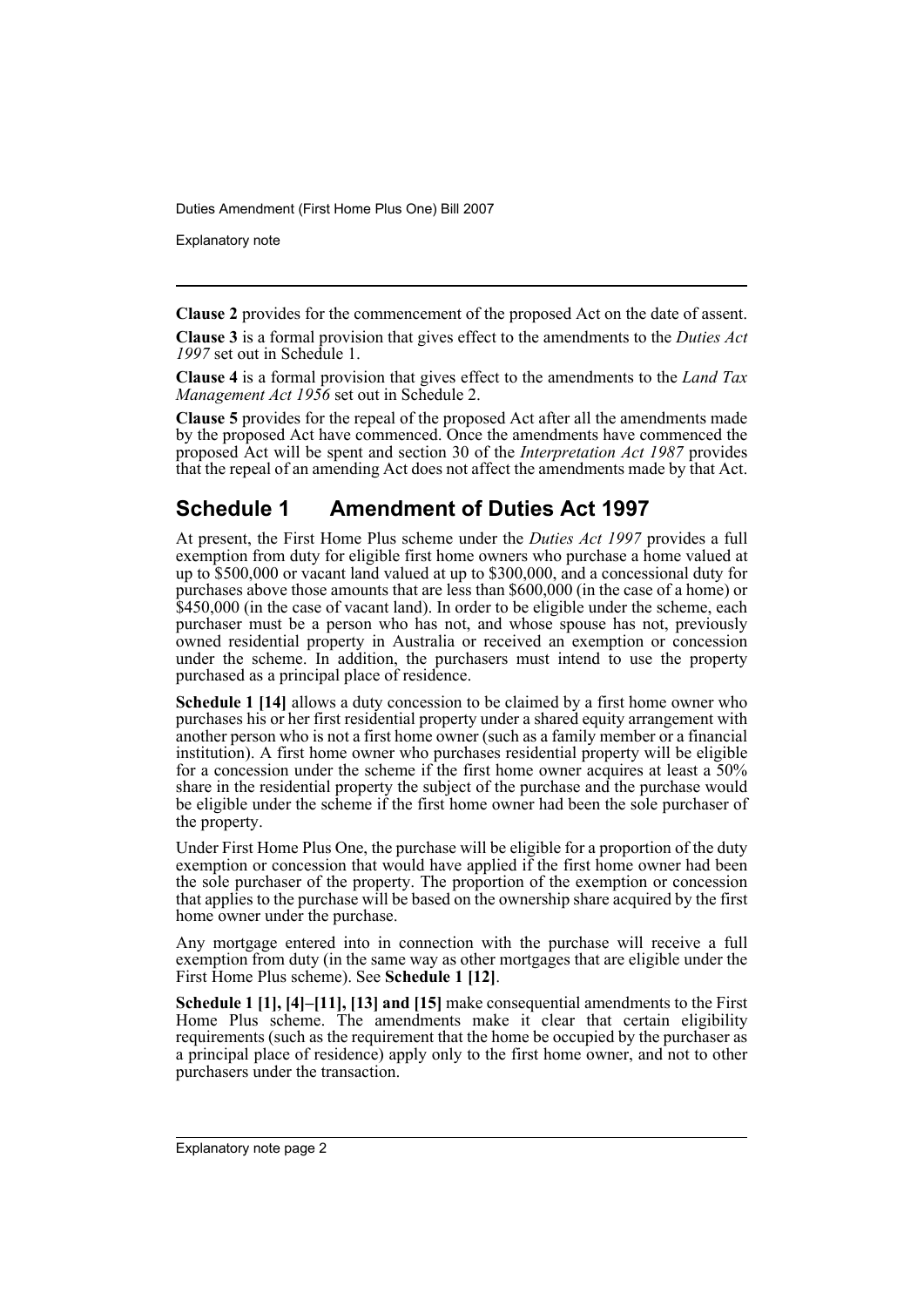Explanatory note

The existing eligibility requirements for the First Home Plus scheme allow the Chief Commissioner of State Revenue to disregard the fact that a purchaser has previously owned residential property if satisfied that the purchaser concerned is acquiring an interest in the property solely for the purpose of assisting another purchaser, who is an eligible first home owner, to finance the purchase of a home. Those requirements are changed so that they will now allow the full duty exemption or concession to be claimed by a first home owner who is given such assistance in the purchase of his or her first home only if the ownership share in the property acquired by the person giving the assistance does not exceed 5%. (However, if the ownership share of the person assisting exceeds 5%, the new concession for shared equity arrangements may be available.) See **Schedule 1 [2] and [3]**.

**Schedule 1 [16]** enables savings and transitional regulations to be made as a consequence of the proposed amendments.

**Schedule 1 [17]** provides that the shared equity concession will apply to agreements for sale or transfer entered into on or after 1 May 2007, transfers occurring on or after 1 May 2007 (except where made in conformity with an agreement entered into before that date) and mortgages the subject of those agreements or transfers.

## **Schedule 2 Amendment of Land Tax Management Act 1956**

**Schedule 2 [1]** allows the principal place of residence exemption in relation to land tax to be claimed by a first home owner who occupies, as a principal place of residence, land purchased under a shared equity arrangement, even if the land is jointly owned by a company or person acting in the person's capacity as trustee of a special trust. The amendment allows the principal place of residence exemption to be claimed by the first home owner in respect of the land if an application was made in respect of the purchase of the land under the First Home Plus One concession and the application was approved by the Chief Commissioner of State Revenue.

The principal place of residence exemption will extend to a first home owner but will not extend to a joint owner of the land which is a company or a trustee of a special trust and which is not currently entitled to claim the principal place of residence exemption. The company or trustee will remain liable to be assessed for land tax in respect of the land, but only in respect of its interest in the land (that is, excluding the interest of the first home owner in the land).

**Schedule 2** [2] enables savings and transitional regulations to be made as a consequence of the amendments.

**Schedule 2 [3]** applies the changes to a land tax year commencing on or after 1 January 2008.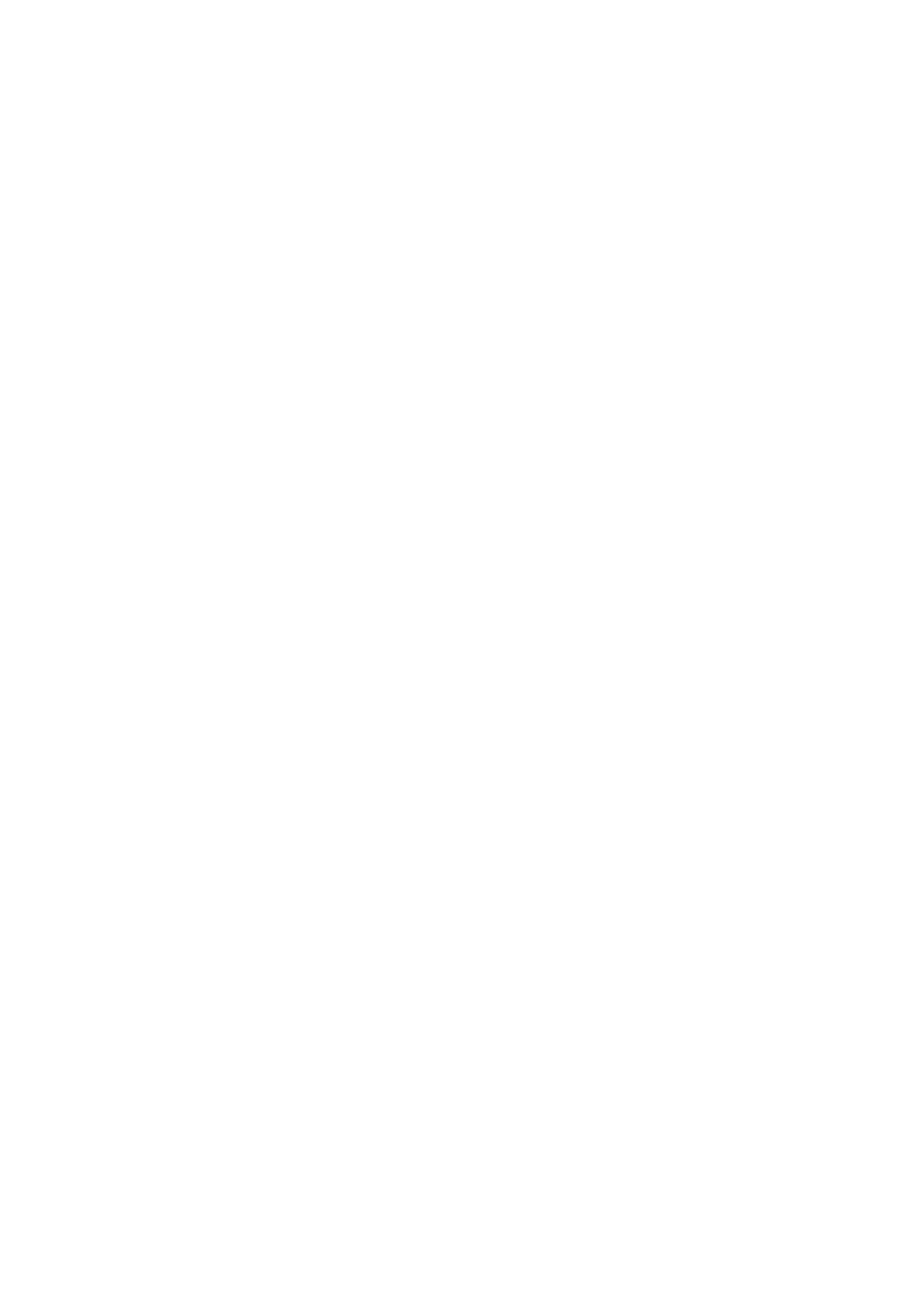First print



New South Wales

# **Duties Amendment (First Home Plus One) Bill 2007**

## **Contents**

|            |                                                 | Page           |
|------------|-------------------------------------------------|----------------|
|            | Name of Act                                     |                |
|            | Commencement                                    | 2              |
|            | Amendment of Duties Act 1997 No 123             | 2              |
|            | Amendment of Land Tax Management Act 1956 No 26 | 2              |
| 5          | Repeal of Act                                   | $\overline{2}$ |
|            | Schedule 1 Amendment of Duties Act 1997         | 3              |
| Schedule 2 | Amendment of Land Tax Management Act 1956       |                |
|            |                                                 |                |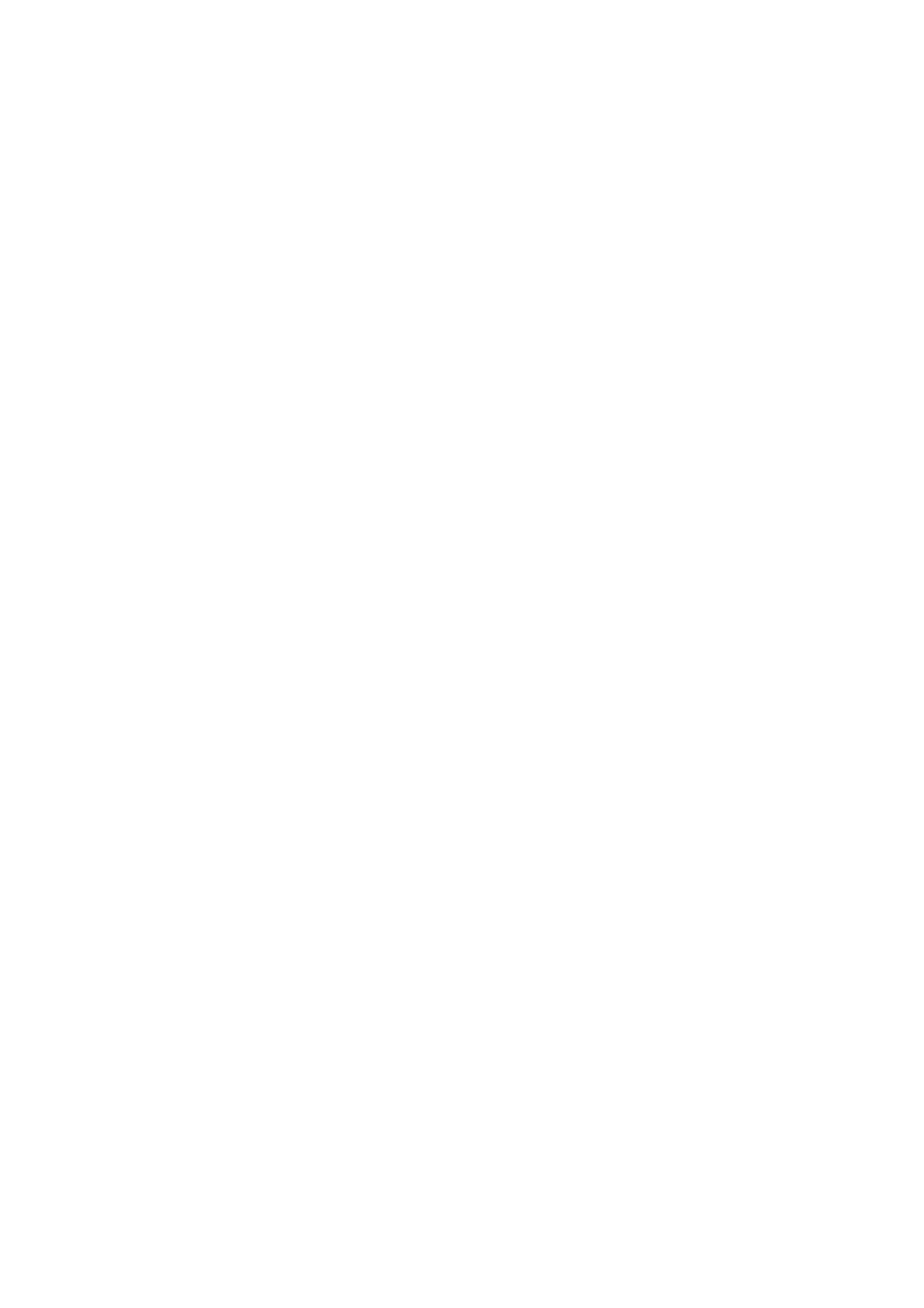

New South Wales

# **Duties Amendment (First Home Plus One) Bill 2007**

No , 2007

## **A Bill for**

An Act to amend the *Duties Act 1997* and the *Land Tax Management Act 1956* to extend a duty and land tax concession to shared equity arrangements between first home owners and other persons.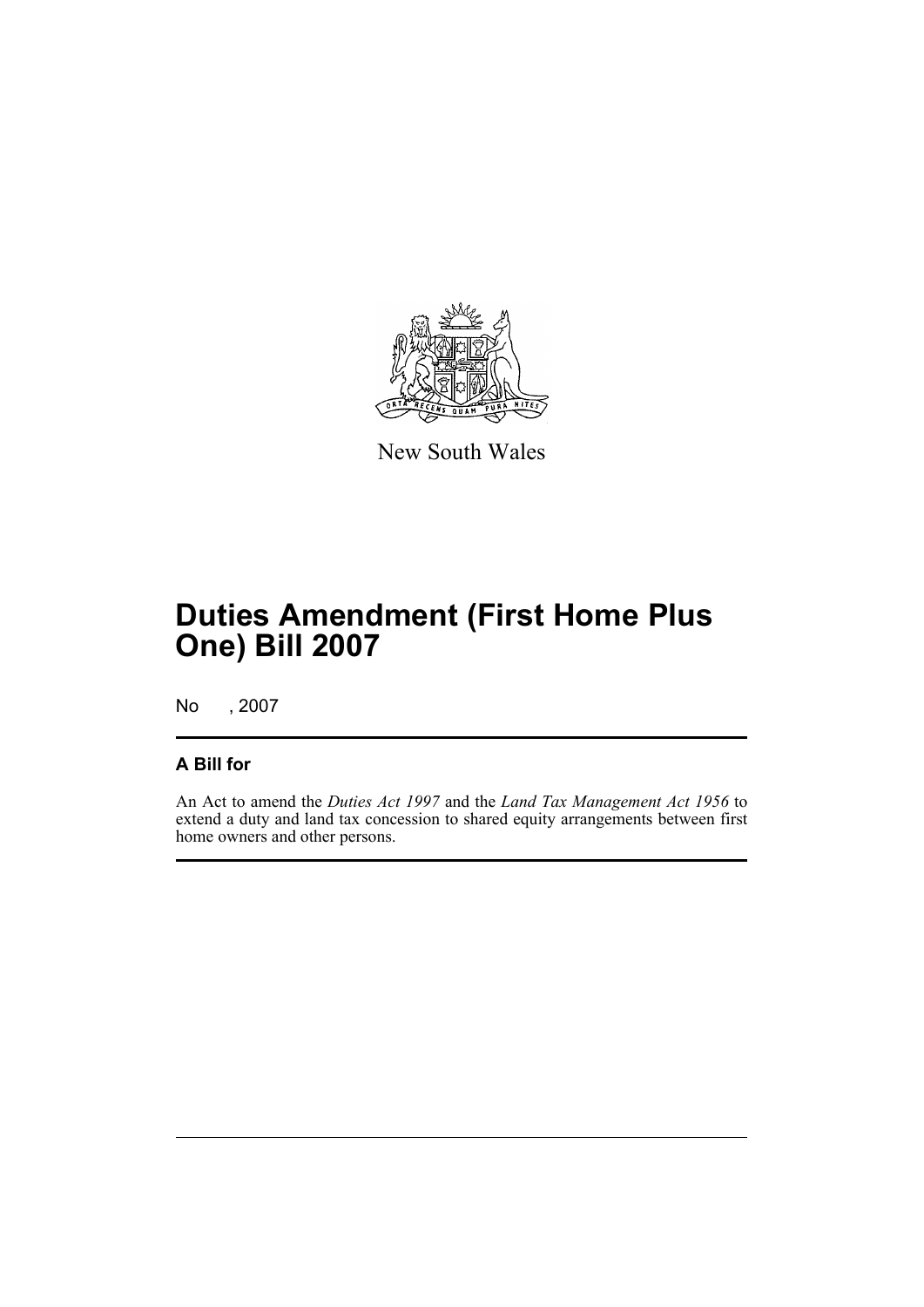<span id="page-7-4"></span><span id="page-7-3"></span><span id="page-7-2"></span><span id="page-7-1"></span><span id="page-7-0"></span>

|              |                      | The Legislature of New South Wales enacts:                                                                                                                | 1              |  |
|--------------|----------------------|-----------------------------------------------------------------------------------------------------------------------------------------------------------|----------------|--|
| 1            |                      | Name of Act                                                                                                                                               | 2              |  |
|              |                      | This Act is the Duties Amendment (First Home Plus One) Act 2007.                                                                                          | 3              |  |
| $\mathbf{2}$ |                      | Commencement                                                                                                                                              | 4              |  |
|              |                      | This Act commences on the date of assent to this Act.                                                                                                     | 5              |  |
| 3            |                      | Amendment of Duties Act 1997 No 123                                                                                                                       | 6              |  |
|              |                      | The <i>Duties Act 1997</i> is amended as set out in Schedule 1.                                                                                           | $\overline{7}$ |  |
| 4            |                      | Amendment of Land Tax Management Act 1956 No 26                                                                                                           | 8              |  |
|              |                      | The <i>Land Tax Management Act 1956</i> is amended as set out in<br>Schedule 2.                                                                           | 9<br>10        |  |
| 5            | <b>Repeal of Act</b> |                                                                                                                                                           |                |  |
|              | (1)                  | This Act is repealed on the day following the day on which this Act<br>commences.                                                                         | 12<br>13       |  |
|              | (2)                  | The repeal of this Act does not, because of the operation of section 30<br>of the <i>Interpretation Act 1987</i> , affect any amendment made by this Act. | 14<br>15       |  |
|              |                      |                                                                                                                                                           |                |  |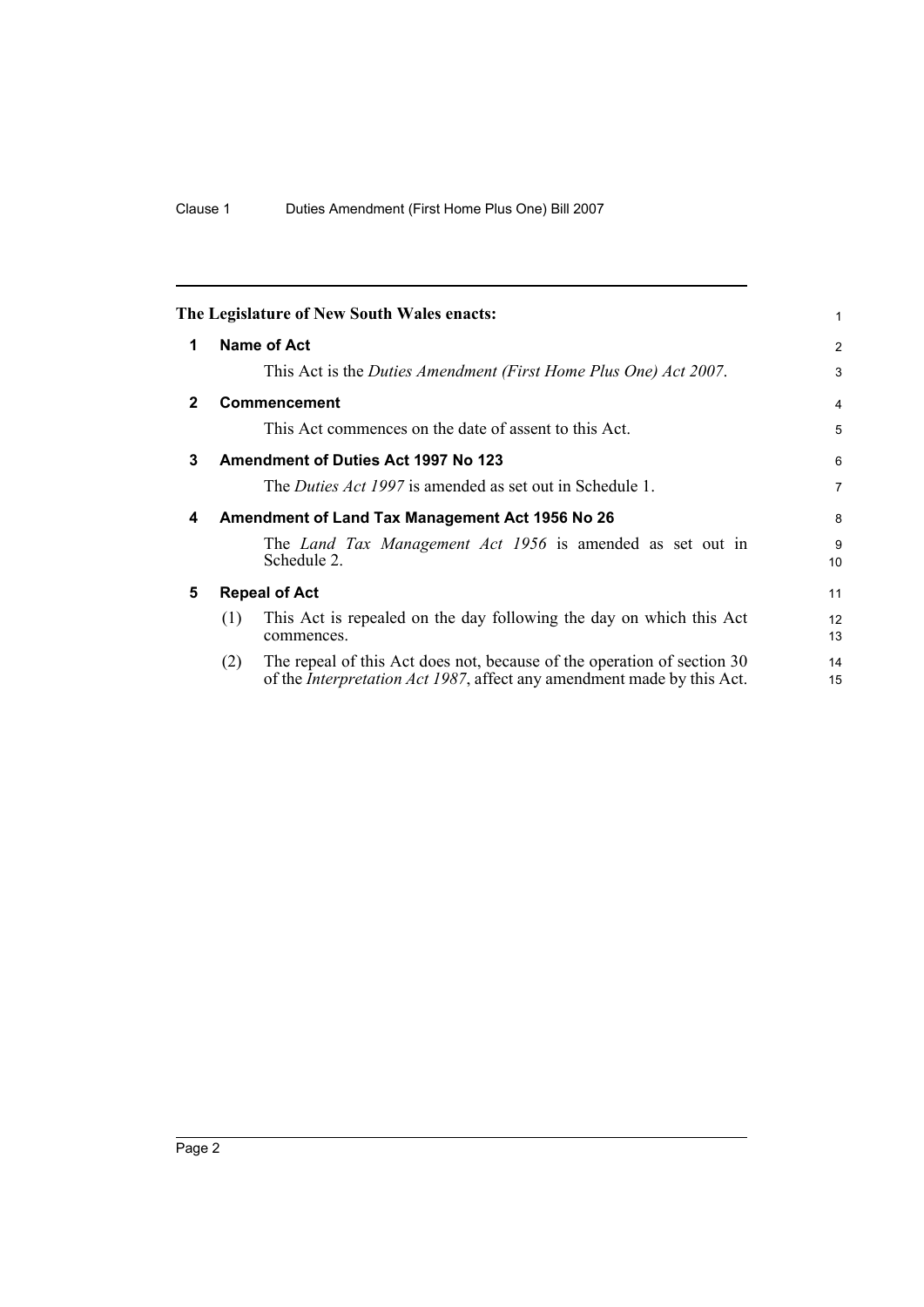Amendment of Duties Act 1997 Schedule 1

<span id="page-8-0"></span>

| <b>Schedule 1</b><br><b>Amendment of Duties Act 1997</b> |                                                                                                          |     | $\mathbf{1}$                                                                                                                                                                                                                                                     |                            |  |
|----------------------------------------------------------|----------------------------------------------------------------------------------------------------------|-----|------------------------------------------------------------------------------------------------------------------------------------------------------------------------------------------------------------------------------------------------------------------|----------------------------|--|
|                                                          |                                                                                                          |     | (Section 3)                                                                                                                                                                                                                                                      | 2                          |  |
| [1]                                                      |                                                                                                          |     | Section 71 Restrictions on eligibility-previous ownership of residential<br>property or first home concession                                                                                                                                                    | 3<br>$\overline{4}$        |  |
|                                                          |                                                                                                          |     | Omit section 71 $(1)$ – $(3)$ . Insert instead:                                                                                                                                                                                                                  | 5                          |  |
|                                                          | (1)                                                                                                      |     | A purchaser or transferee under an agreement or transfer may<br>apply under the scheme, but will be eligible only if the purchaser<br>or transferee is a first home owner.                                                                                       |                            |  |
|                                                          | (2)                                                                                                      |     | A <i>first home owner</i> is an individual:                                                                                                                                                                                                                      | 9                          |  |
|                                                          |                                                                                                          | (a) | who has not at any time owned residential property in<br>Australia (either solely or with someone else) and has not<br>previously been a party to an application under the scheme<br>that was approved by the Chief Commissioner, and                            | 10<br>11<br>12<br>13       |  |
|                                                          |                                                                                                          | (b) | whose spouse (if any) has not at any time owned<br>residential property in Australia (either solely or with<br>someone else) and has not previously been a party to an<br>application under the scheme that was approved by the<br>Chief Commissioner.           | 14<br>15<br>16<br>17<br>18 |  |
| $[2]$                                                    | <b>Section 71 (6)</b>                                                                                    |     |                                                                                                                                                                                                                                                                  | 19                         |  |
|                                                          |                                                                                                          |     | Omit "may be disregarded if the Chief Commissioner is satisfied that".                                                                                                                                                                                           | 20                         |  |
|                                                          |                                                                                                          |     | Insert instead "is to be disregarded if".                                                                                                                                                                                                                        | 21                         |  |
| $[3]$                                                    | Section 71 (6) (b)                                                                                       |     |                                                                                                                                                                                                                                                                  | 22                         |  |
|                                                          |                                                                                                          |     | Omit the paragraph. Insert instead:                                                                                                                                                                                                                              | 23                         |  |
|                                                          |                                                                                                          | (b) | the ownership share in the property to which the<br>application relates that is being acquired by purchasers or<br>transferees who own or have owned other residential<br>property, or have previously been a party to an application,<br>does not exceed $5%$ . | 24<br>25<br>26<br>27<br>28 |  |
| [4]                                                      |                                                                                                          |     | <b>Section 73 Ineligible persons</b>                                                                                                                                                                                                                             | 29                         |  |
|                                                          | Omit "is eligible or would be eligible if he or she were the purchaser" from<br>section 73 $(2)$ $(a)$ . |     |                                                                                                                                                                                                                                                                  |                            |  |
|                                                          |                                                                                                          |     | Insert instead "is a first home owner who will be occupying the home to which<br>the agreement or transfer relates as a principal place of residence in accordance<br>with the residence requirement under section 76".                                          | 32<br>33<br>34             |  |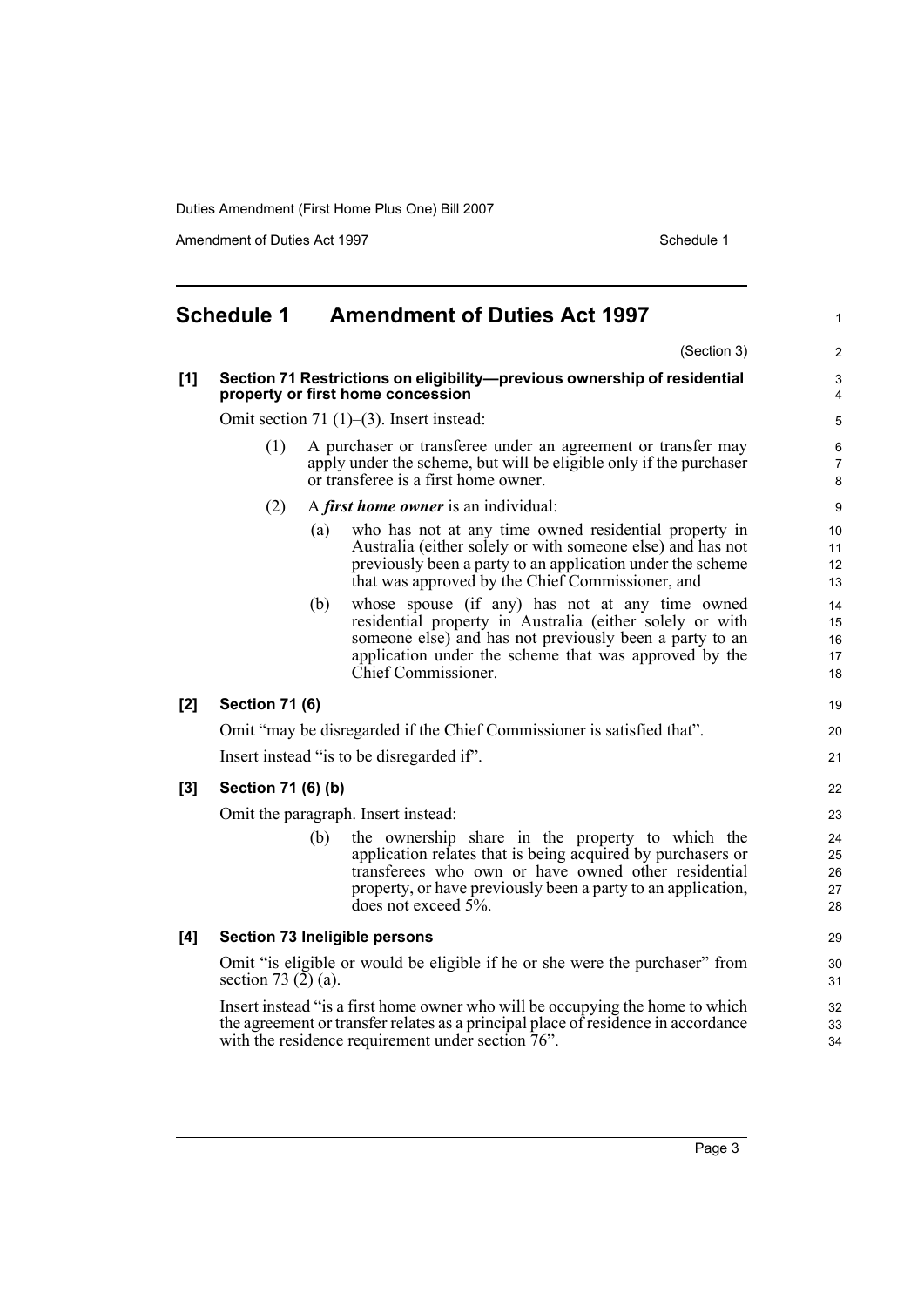Schedule 1 Amendment of Duties Act 1997

| [5]    |     |                       | Section 73 (2) (b)                                                                                                                                                                                                                                                                     | $\mathbf{1}$                       |
|--------|-----|-----------------------|----------------------------------------------------------------------------------------------------------------------------------------------------------------------------------------------------------------------------------------------------------------------------------------|------------------------------------|
|        |     |                       | Omit "is eligible". Insert instead "is a first home owner".                                                                                                                                                                                                                            | $\overline{2}$                     |
| [6]    |     | <b>Section 73 (6)</b> |                                                                                                                                                                                                                                                                                        | 3                                  |
|        |     |                       | Omit the subsection. Insert instead:                                                                                                                                                                                                                                                   | 4                                  |
|        |     | (6)                   | If there is more than one purchaser or transferee under an<br>agreement or transfer and at least one of them is a first home<br>owner who is an Australian citizen or permanent resident, the<br>other purchasers or transferees are exempt from compliance with<br>subsection $(5)$ . | 5<br>6<br>$\overline{7}$<br>8<br>9 |
| [7]    |     | <b>Section 73A</b>    |                                                                                                                                                                                                                                                                                        | 10                                 |
|        |     |                       | Insert after section 73:                                                                                                                                                                                                                                                               | 11                                 |
|        | 73A |                       | Application of eligibility criteria to joint purchasers and<br>transferees                                                                                                                                                                                                             | 12<br>13                           |
|        |     | (1)                   | If there is more than one purchaser or transferee under an<br>agreement or transfer, they may apply under the scheme, but the<br>agreement or transfer will be eligible under the scheme only if all<br>of the purchasers or transferees are eligible under the scheme.                | 14<br>15<br>16<br>17               |
|        |     | (2)                   | This section is subject to section 80AA.                                                                                                                                                                                                                                               | 18                                 |
|        |     |                       | <b>Note.</b> Section 80AA allows a limited duty concession under the scheme<br>to be claimed in respect of residential property that is purchased subject<br>to a shared equity arrangement between a first home owner and a<br>person who is not a first home owner.                  | 19<br>20<br>21<br>22               |
| [8]    |     |                       | <b>Section 76 Residence requirement</b>                                                                                                                                                                                                                                                | 23                                 |
|        |     |                       | Omit "the person or persons who are" in section 76 (1).                                                                                                                                                                                                                                | 24                                 |
|        |     |                       | Insert instead "the first home owner or one of the first home owners who is".                                                                                                                                                                                                          | 25                                 |
| [9]    |     |                       | Section 76 (2) (a) and (b)                                                                                                                                                                                                                                                             | 26                                 |
|        |     |                       | Omit "the person or persons" wherever occurring.                                                                                                                                                                                                                                       | 27                                 |
|        |     |                       | Insert instead "a first home owner".                                                                                                                                                                                                                                                   | 28                                 |
| $[10]$ |     | <b>Section 76 (3)</b> |                                                                                                                                                                                                                                                                                        | 29                                 |
|        |     |                       | Omit "the person or persons who are acquiring it as their".                                                                                                                                                                                                                            | 30                                 |
|        |     |                       | Insert instead "the first home owner or one of the first home owners who is<br>acquiring it as a".                                                                                                                                                                                     | 31<br>32                           |
| [11]   |     | <b>Section 76 (4)</b> |                                                                                                                                                                                                                                                                                        | 33                                 |
|        |     |                       | Omit the subsection.                                                                                                                                                                                                                                                                   | 34                                 |
|        |     |                       |                                                                                                                                                                                                                                                                                        |                                    |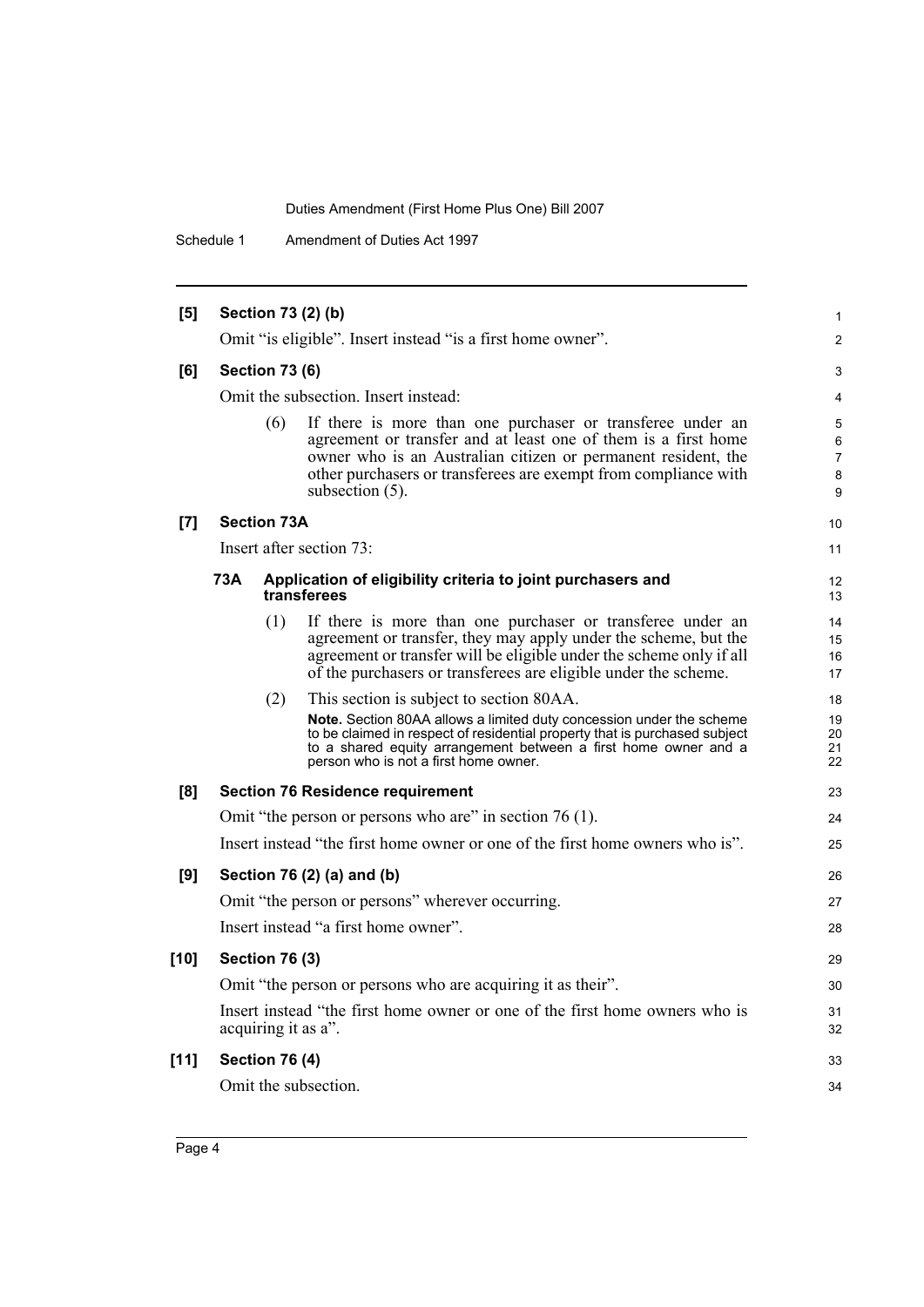Amendment of Duties Act 1997 Schedule 1

| [12]   |                          |                     |     | <b>Section 77 Eligible mortgages</b>                                                                                                                                                                                                                                                                                                                                                                                                | 1                                      |
|--------|--------------------------|---------------------|-----|-------------------------------------------------------------------------------------------------------------------------------------------------------------------------------------------------------------------------------------------------------------------------------------------------------------------------------------------------------------------------------------------------------------------------------------|----------------------------------------|
|        |                          |                     |     | Omit section 77 (1). Insert instead:                                                                                                                                                                                                                                                                                                                                                                                                | $\overline{\mathbf{c}}$                |
|        |                          | (1)                 |     | A mortgage is eligible if:                                                                                                                                                                                                                                                                                                                                                                                                          | 3                                      |
|        |                          |                     | (a) | it is given to assist the financing of a purchase under an<br>agreement or transfer that is eligible under the scheme, and                                                                                                                                                                                                                                                                                                          | 4<br>5                                 |
|        |                          |                     | (b) | the purchaser or purchasers under the agreement or<br>transfer are eligible under the scheme (including if the<br>agreement or transfer is eligible under the scheme for a<br>shared equity concession).                                                                                                                                                                                                                            | 6<br>7<br>8<br>9                       |
| [13]   |                          |                     |     | Section 80 Duty payable if application approved                                                                                                                                                                                                                                                                                                                                                                                     | 10                                     |
|        |                          |                     |     | Insert after section $80(2)$ :                                                                                                                                                                                                                                                                                                                                                                                                      | 11                                     |
|        |                          | (3)                 |     | This section does not apply in respect of an agreement or transfer<br>that is eligible under the scheme only for a shared equity<br>concession.                                                                                                                                                                                                                                                                                     | 12<br>13<br>14                         |
| $[14]$ |                          | <b>Section 80AA</b> |     |                                                                                                                                                                                                                                                                                                                                                                                                                                     | 15                                     |
|        | Insert after section 80: |                     |     |                                                                                                                                                                                                                                                                                                                                                                                                                                     | 16                                     |
|        | 80AA                     |                     |     | Special concession for shared equity arrangements                                                                                                                                                                                                                                                                                                                                                                                   | 17                                     |
|        |                          | (1)                 |     | If there is more than one purchaser or transferee under an<br>agreement or transfer, and one or more of them is a first home<br>owner, but the agreement or transfer is not eligible under the<br>scheme because one or more of the other purchasers or<br>transferees is not eligible under the scheme, the agreement or<br>transfer may still be eligible for a duty concession under the<br>scheme (a shared equity concession). | 18<br>19<br>20<br>21<br>22<br>23<br>24 |
|        |                          | (2)                 |     | In order to be eligible for a shared equity concession:                                                                                                                                                                                                                                                                                                                                                                             | 25                                     |
|        |                          |                     | (a) | the purchasers or transferees who are first home owners<br>must acquire not less than a 50% share in the ownership of<br>the property, and                                                                                                                                                                                                                                                                                          | 26<br>27<br>28                         |
|        |                          |                     | (b) | the agreement or transfer must be an agreement or transfer<br>that would be eligible under the scheme if the first home<br>owners were the sole purchasers or transferees under the<br>agreement or transfer.                                                                                                                                                                                                                       | 29<br>30<br>31<br>32                   |
|        |                          | (3)                 |     | If an application concerning an agreement or transfer that is<br>eligible under the scheme for a shared equity concession is<br>approved, duty is chargeable as follows:                                                                                                                                                                                                                                                            | 33<br>34<br>35                         |
|        |                          |                     |     | $D = R \times (100\% - E) + E \times C$                                                                                                                                                                                                                                                                                                                                                                                             |                                        |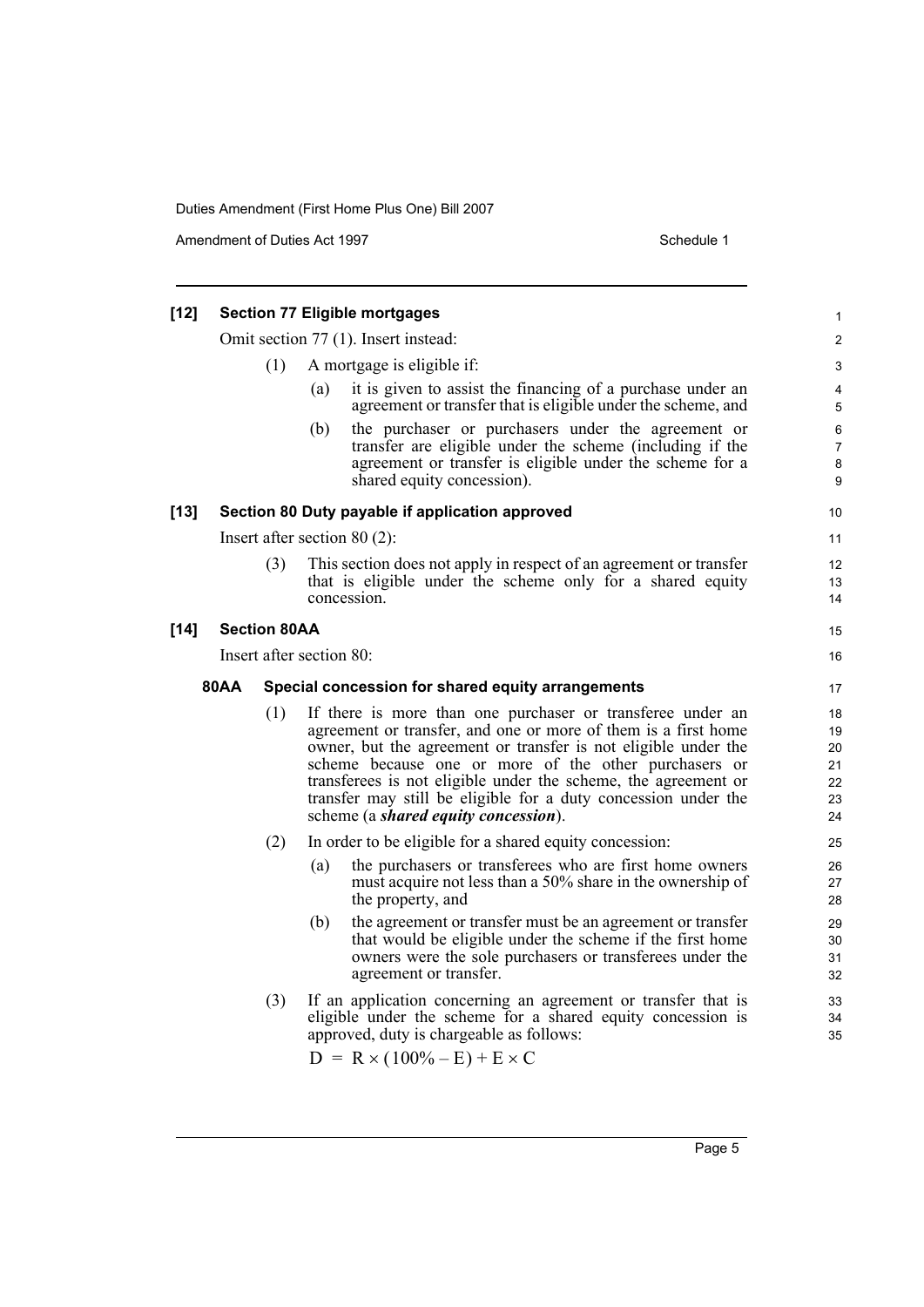Schedule 1 Amendment of Duties Act 1997

where:

|        |     | $\boldsymbol{D}$ is the duty chargeable.                                                                                                                                                                                                                                                                                                                                       | $\overline{a}$                                |
|--------|-----|--------------------------------------------------------------------------------------------------------------------------------------------------------------------------------------------------------------------------------------------------------------------------------------------------------------------------------------------------------------------------------|-----------------------------------------------|
|        |     | $\vec{R}$ is the duty that would be chargeable on the dutiable value of the<br>property if this Subdivision did not apply in respect of the<br>agreement or transfer.                                                                                                                                                                                                          | 3<br>$\overline{4}$<br>5                      |
|        |     | $\boldsymbol{E}$ is the ownership share in the property of the first home owner<br>or owners, expressed as a percentage.                                                                                                                                                                                                                                                       | 6<br>$\overline{7}$                           |
|        |     | $C$ is the duty (if any) that would be chargeable under section 80<br>on the agreement or transfer if that section applied in respect of<br>the agreement or transfer.                                                                                                                                                                                                         | 8<br>9<br>10 <sup>1</sup>                     |
|        | (4) | Despite anything to the contrary in this section, an agreement or<br>transfer under which one or more of the purchasers or transferees<br>is a company is not eligible under the scheme for a shared equity<br>concession if the Chief Commissioner is satisfied that the<br>application relating to that agreement or transfer should not be<br>approved for any good reason. | 11<br>12 <sup>°</sup><br>13<br>14<br>15<br>16 |
|        | (5) | To avoid doubt, a reference in this Subdivision (except section<br>80) to an application that has been approved under the scheme<br>includes an application that has been approved under the scheme<br>because of eligibility for a shared equity concession.                                                                                                                  | 17<br>18<br>19<br>20                          |
| $[15]$ |     | <b>Section 80A Definitions</b>                                                                                                                                                                                                                                                                                                                                                 | 21                                            |
|        |     | Insert in alphabetical order:                                                                                                                                                                                                                                                                                                                                                  | 22                                            |
|        |     | <i>first home owner</i> has the meaning given by section 71.                                                                                                                                                                                                                                                                                                                   | 23                                            |
|        |     | shared equity concession has the meaning given by section<br>80AA.                                                                                                                                                                                                                                                                                                             | 24<br>25                                      |
| [16]   |     | Schedule 1 Savings, transitional and other provisions                                                                                                                                                                                                                                                                                                                          | 26                                            |
|        |     | Insert at the end of clause $1(1)$ :                                                                                                                                                                                                                                                                                                                                           | 27                                            |
|        |     | Duties Amendment (First Home Plus One) Act 2007                                                                                                                                                                                                                                                                                                                                | 28                                            |
|        |     |                                                                                                                                                                                                                                                                                                                                                                                |                                               |

1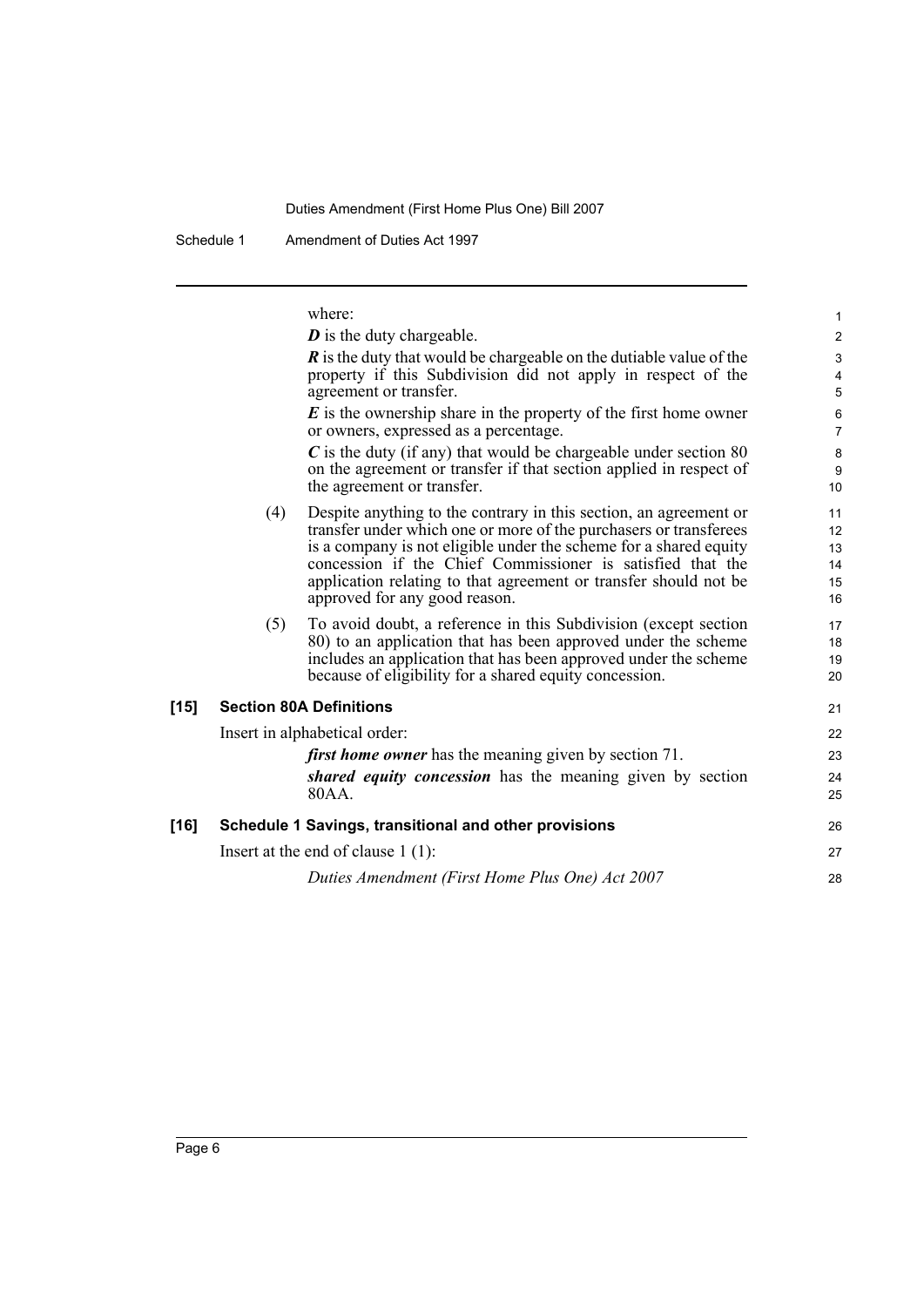Amendment of Duties Act 1997 New York 1997 Network 1997

#### **[17] Schedule 1, Part 26** Insert after Part 25: **Part 26 Provisions consequent on enactment of Duties Amendment (First Home Plus One) Act 2007 64 Application of shared equity concession** (1) The First Home Plus amendments apply in respect of the following: (a) agreements for sale or transfer entered into on or after 1 May 2007, (b) transfers that occur on or after 1 May 2007 (except where made in conformity with an agreement for sale or transfer entered into before 1 May 2007), (c) mortgages over land the subject of those agreements or transfers. (2) Accordingly, a shared equity concession under Subdivision 1 of Division 1 of Part 8 of Chapter 2 applies only in respect of the agreements, transfers and mortgages referred to in subclause (1), despite section 70. (3) Anything done or omitted to be done on or after 1 May 2007 and before the date of assent to the *Duties Amendment (First Home Plus One) Act 2007* that would have been validly done or omitted if the First Home Plus amendments had been in force at the time that it was done or omitted is taken to have been validly done or omitted. (4) For the purposes of this clause, the *First Home Plus amendments* means the amendments made to Subdivision 1 of Division 1 of Part 8 of Chapter 2 by the *Duties Amendment (First Home Plus One) Act 2007*. 1 2 3 4 5 6 7 8  $\alpha$ 10 11 12 13 14 15 16 17 18 19  $20$ 21 22 23 24 25 26 27 28 29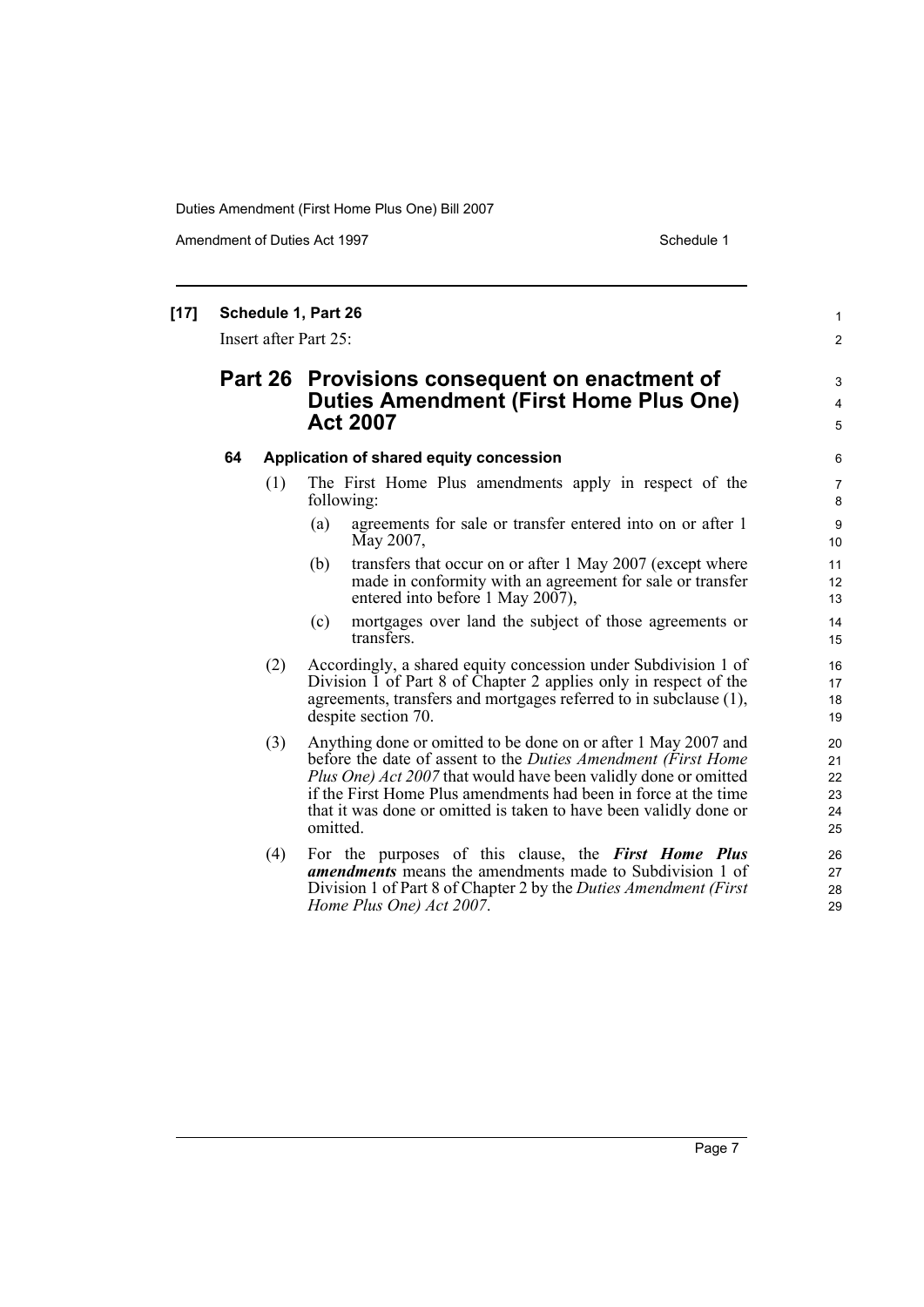Schedule 2 Amendment of Land Tax Management Act 1956

## <span id="page-13-0"></span>**Schedule 2 Amendment of Land Tax Management Act 1956**

 $(Constant)$ 

1 2

|     |     |                                                                                   | (Section 4)                                                                                                                                                                                                                                                                                                                           | 3                               |  |  |
|-----|-----|-----------------------------------------------------------------------------------|---------------------------------------------------------------------------------------------------------------------------------------------------------------------------------------------------------------------------------------------------------------------------------------------------------------------------------------|---------------------------------|--|--|
| [1] |     |                                                                                   | Schedule 1A Principal place of residence exemption                                                                                                                                                                                                                                                                                    | 4                               |  |  |
|     |     |                                                                                   | Insert after clause 10:                                                                                                                                                                                                                                                                                                               | 5                               |  |  |
|     | 10A | Concession for first home owners who purchase under shared<br>equity arrangements |                                                                                                                                                                                                                                                                                                                                       |                                 |  |  |
|     |     | (1)                                                                               | The principal place of residence exemption extends to land used<br>and occupied as the principal place of residence of a natural<br>person who owns the land, even if the land is jointly owned by a<br>disqualified person, if:                                                                                                      | 8<br>9<br>10 <sup>1</sup><br>11 |  |  |
|     |     |                                                                                   | the agreement or transfer under which the land was<br>(a)<br>acquired by the natural person was eligible under the First<br>Home Plus scheme for a shared equity concession, and                                                                                                                                                      | 12<br>13<br>14                  |  |  |
|     |     |                                                                                   | an application in respect of the agreement or transfer under<br>(b)<br>the First Home Plus scheme is approved by the Chief<br>Commissioner.                                                                                                                                                                                           | 15<br>16<br>17                  |  |  |
|     |     | (2)                                                                               | For the purposes of this clause, a <i>disqualified person</i> means:                                                                                                                                                                                                                                                                  | 18                              |  |  |
|     |     |                                                                                   | (a)<br>a company, other than a trustee company acting in its<br>representative capacity or a company acting in its capacity<br>as trustee of a concessional trust, or                                                                                                                                                                 | 19<br>20<br>21                  |  |  |
|     |     |                                                                                   | (b)<br>a person who is a trustee acting in the person's capacity as<br>trustee of a special trust.                                                                                                                                                                                                                                    | 22<br>23                        |  |  |
|     |     |                                                                                   | Note. Under clause 11, the principal place of residence exemption<br>cannot be claimed in respect of land that is jointly owned by a<br>disqualified person except in specified circumstances. This clause<br>provides for a further exception to that general principle.                                                             | 24<br>25<br>26<br>27            |  |  |
|     |     | (3)                                                                               | However, the principal place of residence exemption does not<br>extend to a disqualified person or to the interest of a disqualified<br>person in the land, and clause $2(3)$ does not apply to the<br>disqualified person.                                                                                                           | 28<br>29<br>30<br>31            |  |  |
|     |     | (4)                                                                               | Accordingly, a disqualified person who jointly owns the land is<br>liable to be assessed for taxation under this Act in respect of the<br>land, as provided for by section 27, exclusive of the interest of<br>any joint owner who is exempt from taxation under the principal<br>place of residence exemption or under clause 2 (3). | 32<br>33<br>34<br>35<br>36      |  |  |
|     |     |                                                                                   |                                                                                                                                                                                                                                                                                                                                       |                                 |  |  |